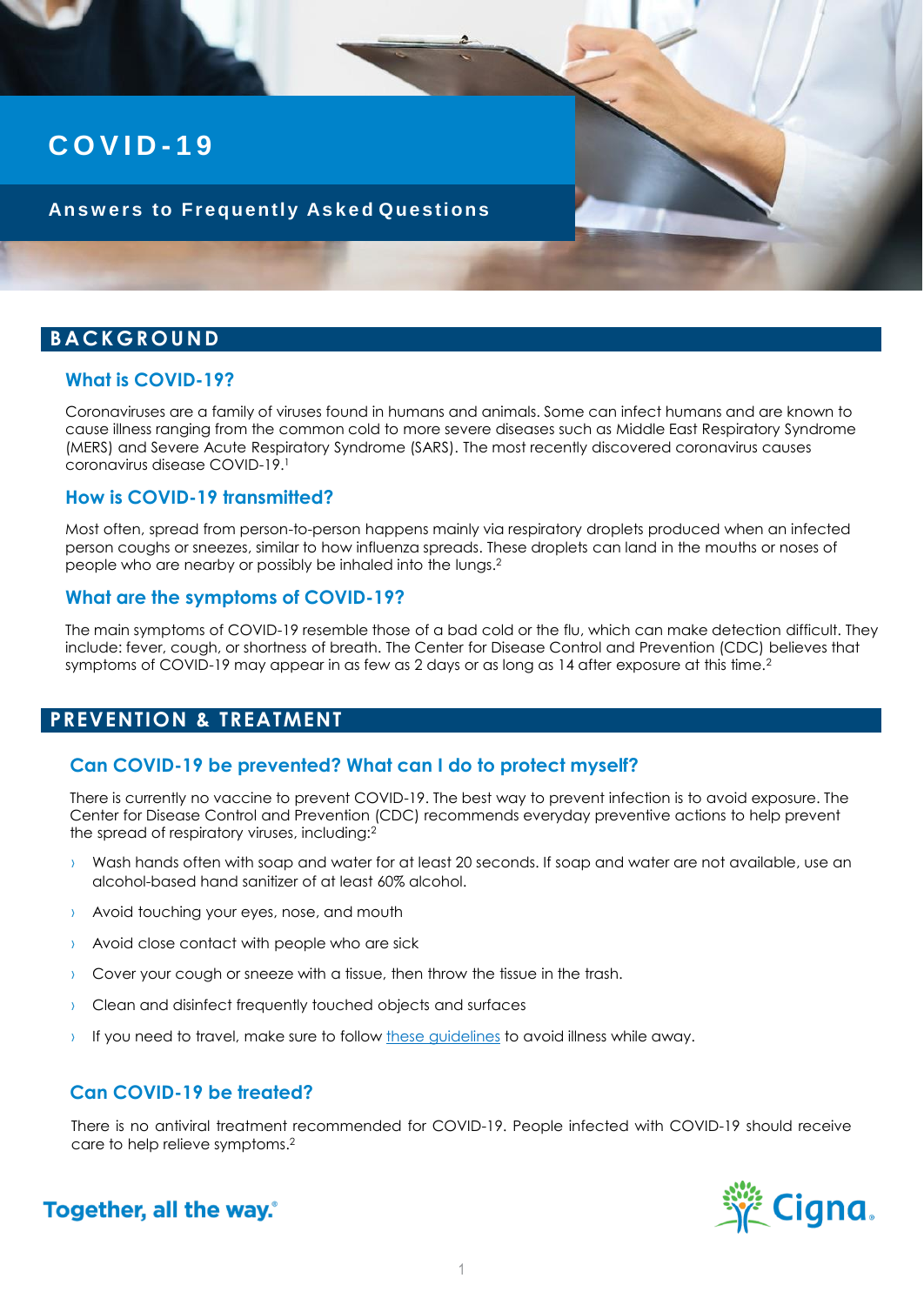## **PREVENTION & TREATMENT (continued)**

#### **Should I buy a face mask?**

The CDC does NOT recommend healthy individuals wear a facemask to protect themselves from respiratory diseases, including COVID-19. Facemasks should be limited to people who show symptoms of COVID-19 to help prevent the spread of the disease to others. The use of facemasks is also crucial for health workers and people who are taking care of someone in close settings at home or in a health care facility.

## **POPULATION RISK ASSESSMENTS**

#### **Who is at risk for infection?**

People living or travelling in an area where the COVID-19 virus is circulating may be at greater risk of infection.

#### **For employers with locations impacted by COVID-19, what's recommended to protect staff on site?**

Cigna advises employers to take the advice of their local health authorities and organizations including the [World Health Organization](https://www.who.int/emergencies/diseases/novel-coronavirus-2019) and the [CDC](https://www.who.int/emergencies/diseases/novel-coronavirus-2019).

We also recommend ensuring that hand washing facilities and sanitizing hand gels are available.

#### **What is the current risk in the U.S.?**

This is an evolving situation. Visit the [CDC](https://www.cdc.gov/coronavirus/2019-ncov/index.html) web site for more information.

## **ILLNESS AND TRAVEL IN CHINA & CONTACT WITH IMPORTED MATERIALS**

#### **Is it safe to travel?**

Individuals in the U.S. should consult travel guidance provided by the [CDC](Is it safe to travel?).

#### **What should a traveler who has recently returned from an affected location do?**

If you develop symptoms of illness, such as fever, cough or shortness of breath, within 14 days after travel, you should call a provider and mention your recent travel or close contact. If an employee feels sick, telehealth medical care options are available so employees can stay home and still get care. To access telehealth options, visit mycigna.com and select the "Connect Now" button on the home page to talk with a doctor or nurse any time day or night.

## Together, all the way.